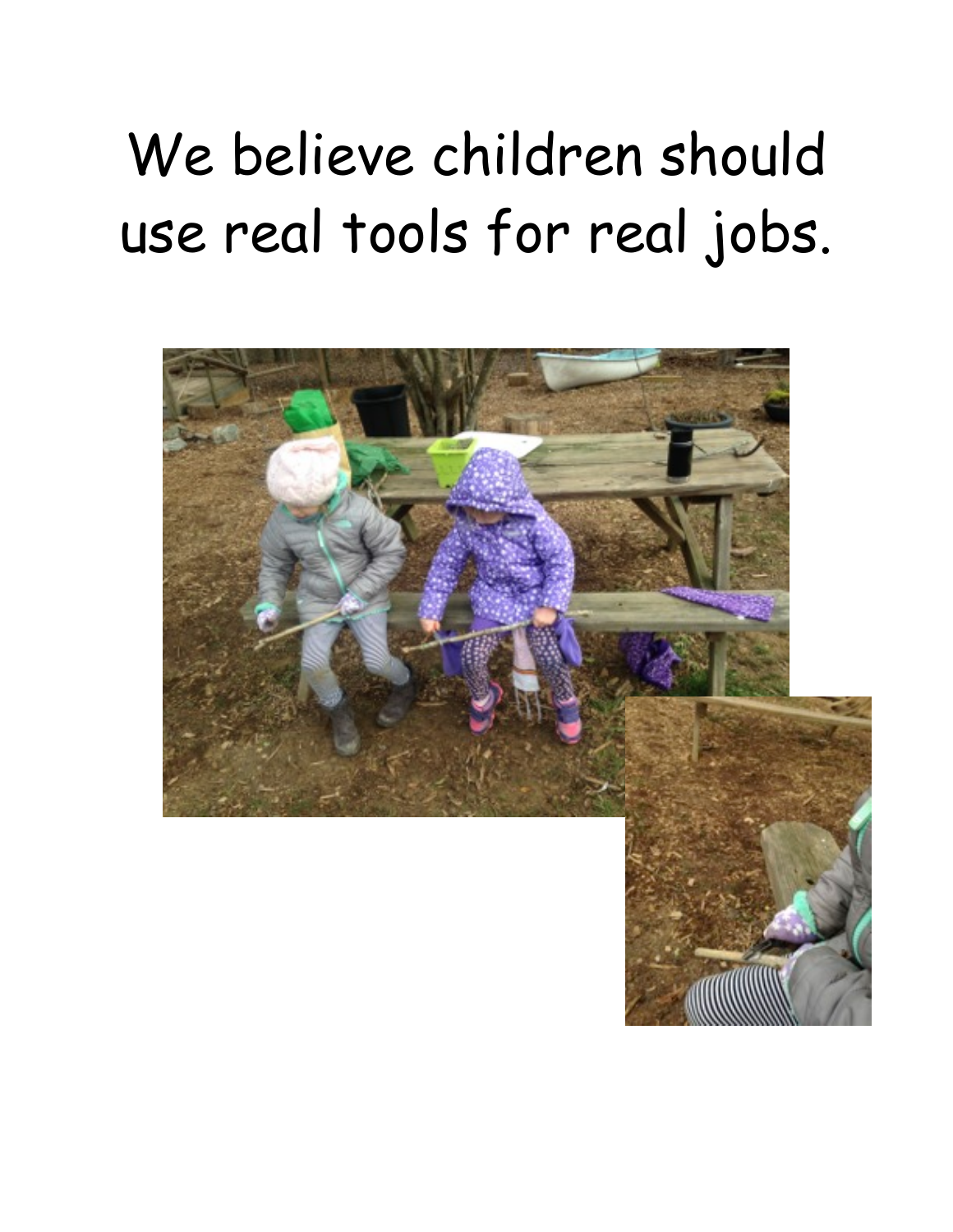We believe children should be consulted and their voices should be celebrated.

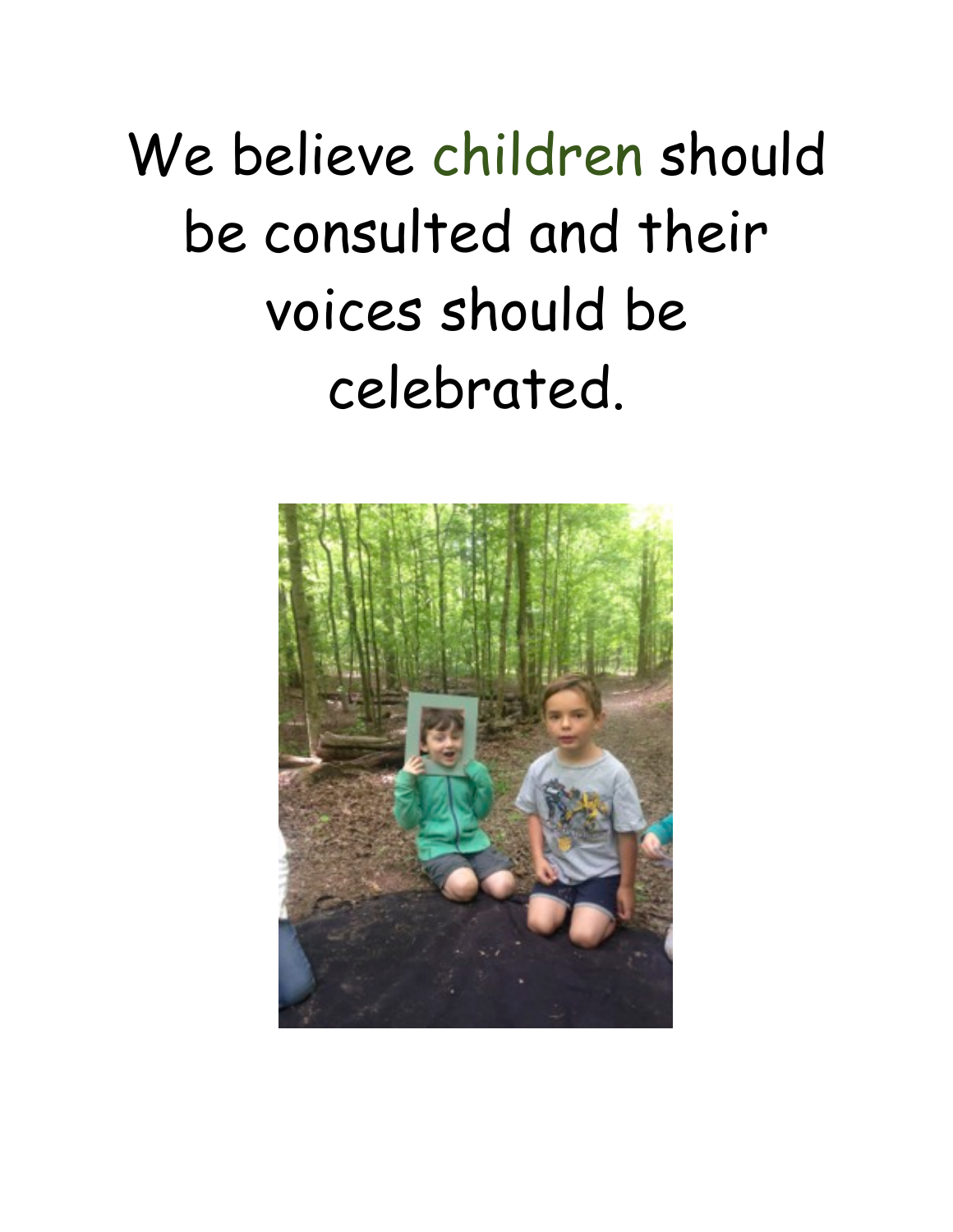We believe"academic readiness" is getting a child ready for life, not for school.

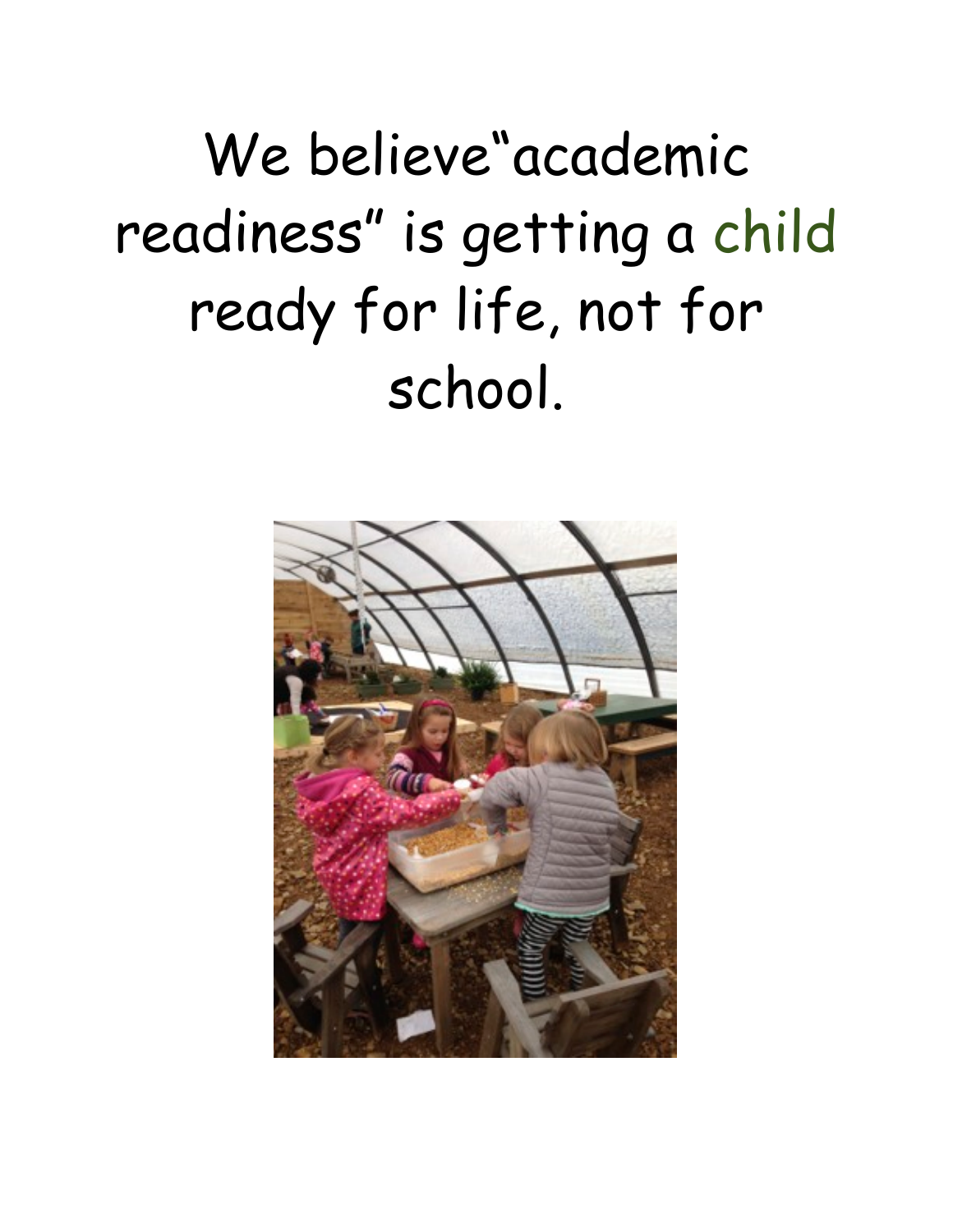We believe that nature is the best classroom providing abundant inspiration for the child.

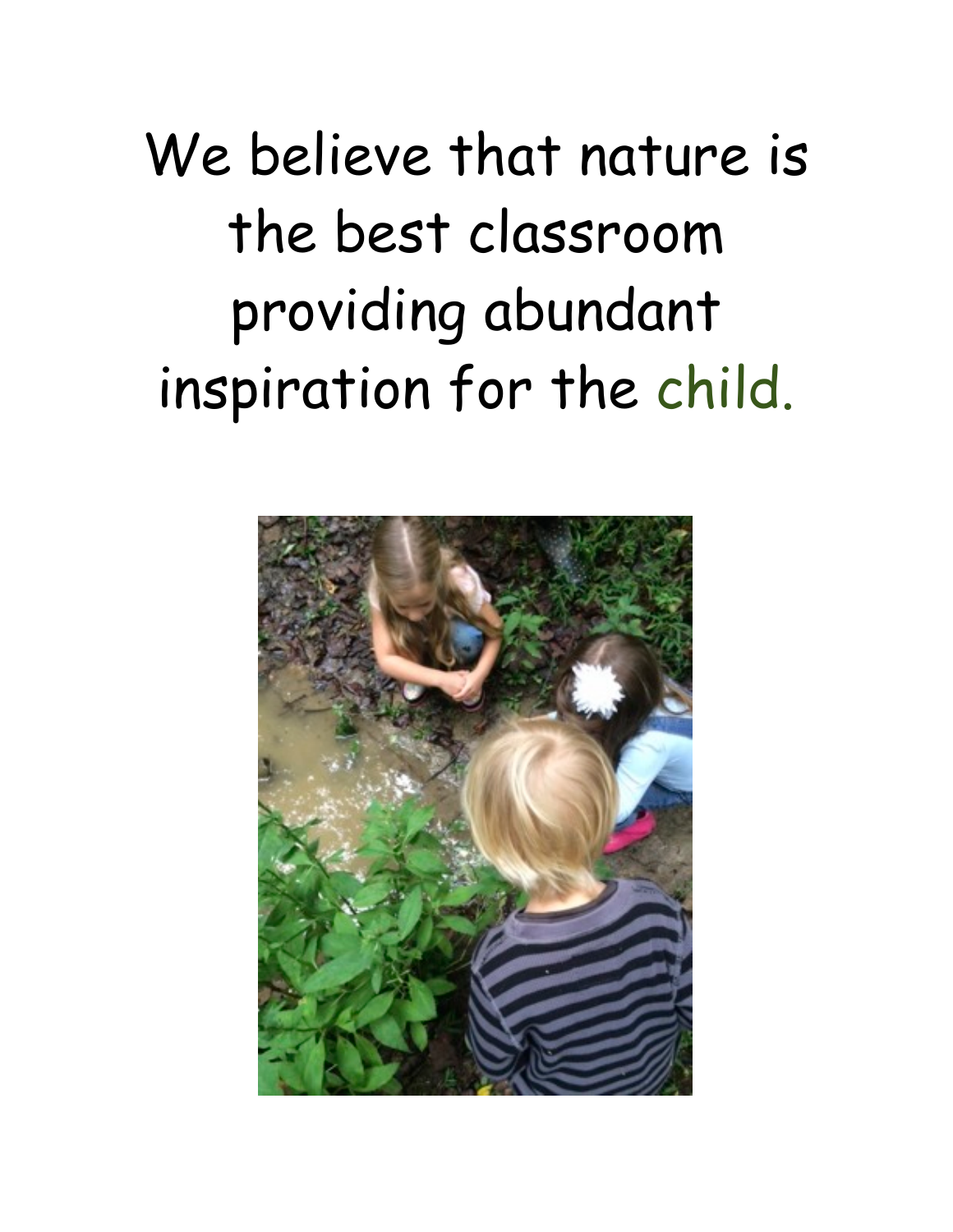# We believe children should have time to **look, listen and ponder.** Working in Nature Time, not Teacher Time.

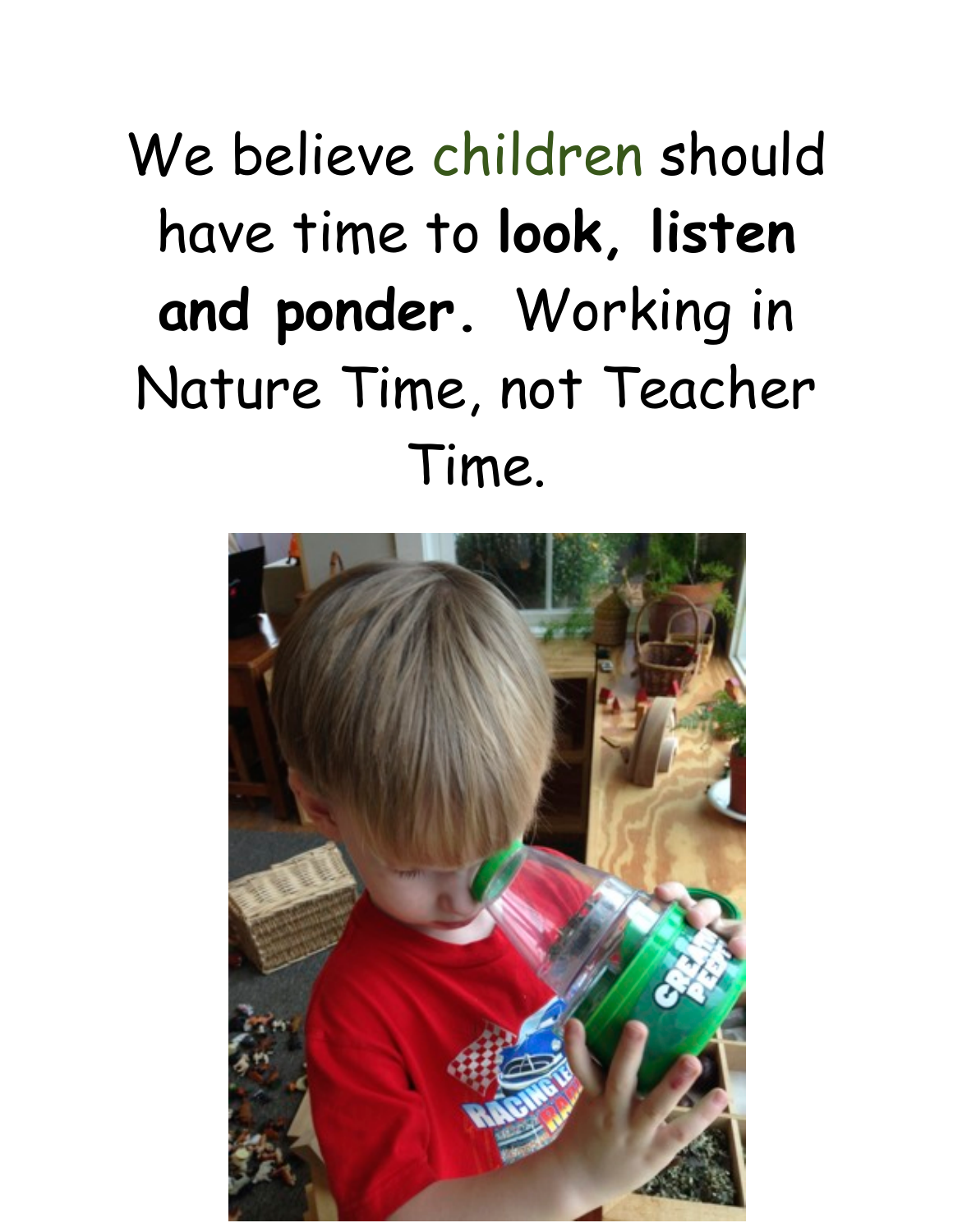We believe that a teachers role is not to lecture or fill the child with information, but rather to be silent, observe, ask questions, support and be wonderfilled along side the child.

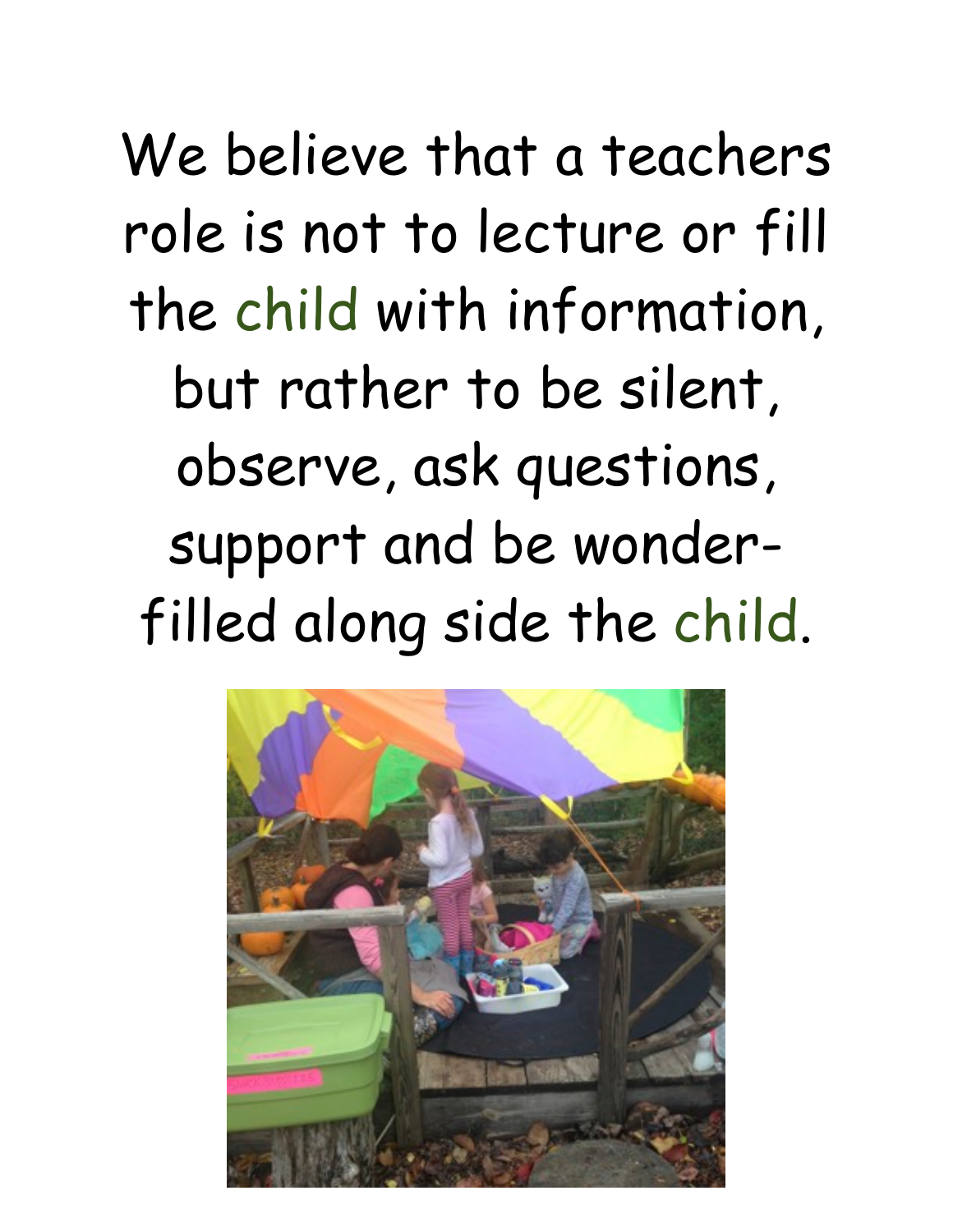We believe that natural materials provide a higher play affordance than manufactured toys and games.

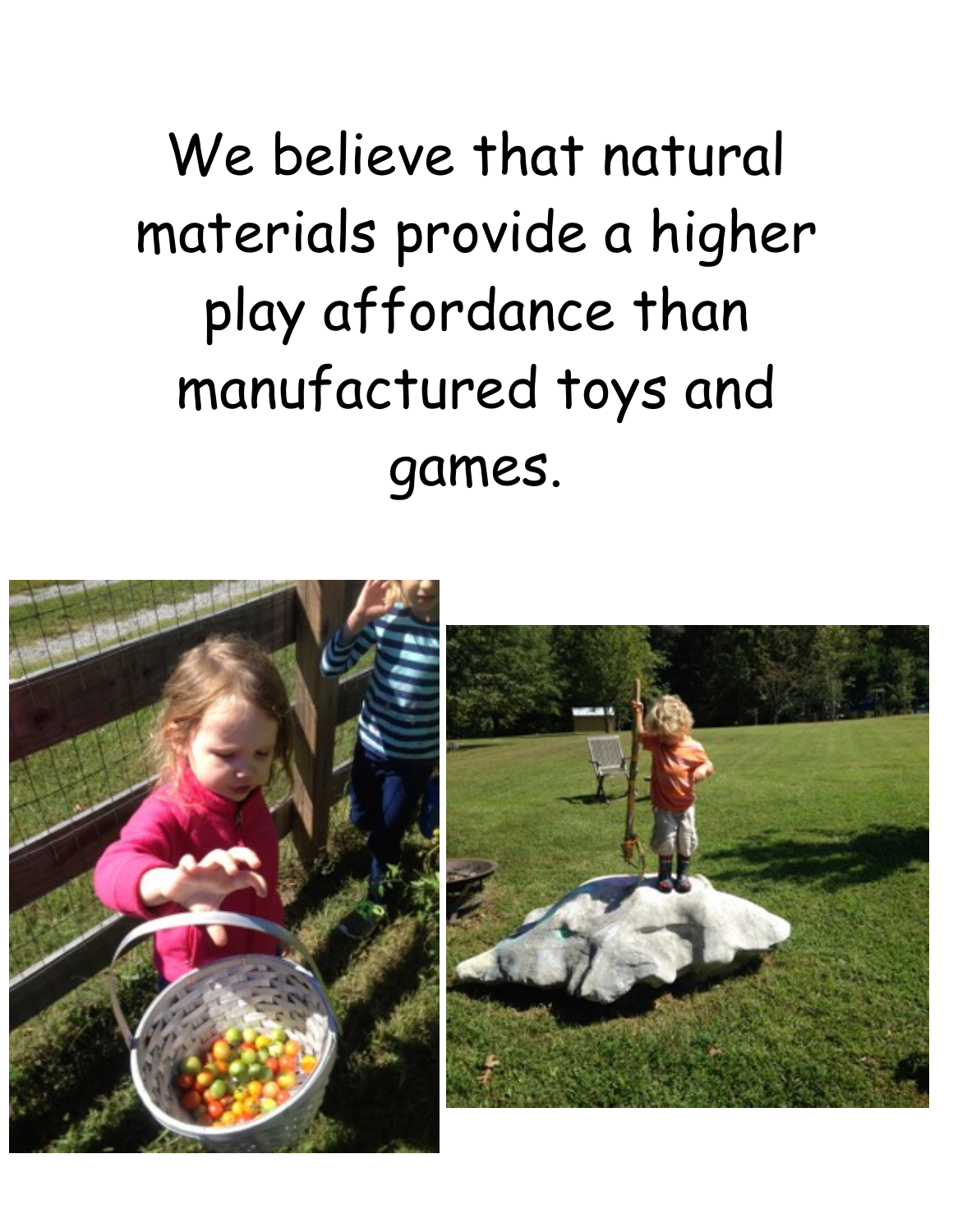# We believe in collaboration and problem solving as a group.

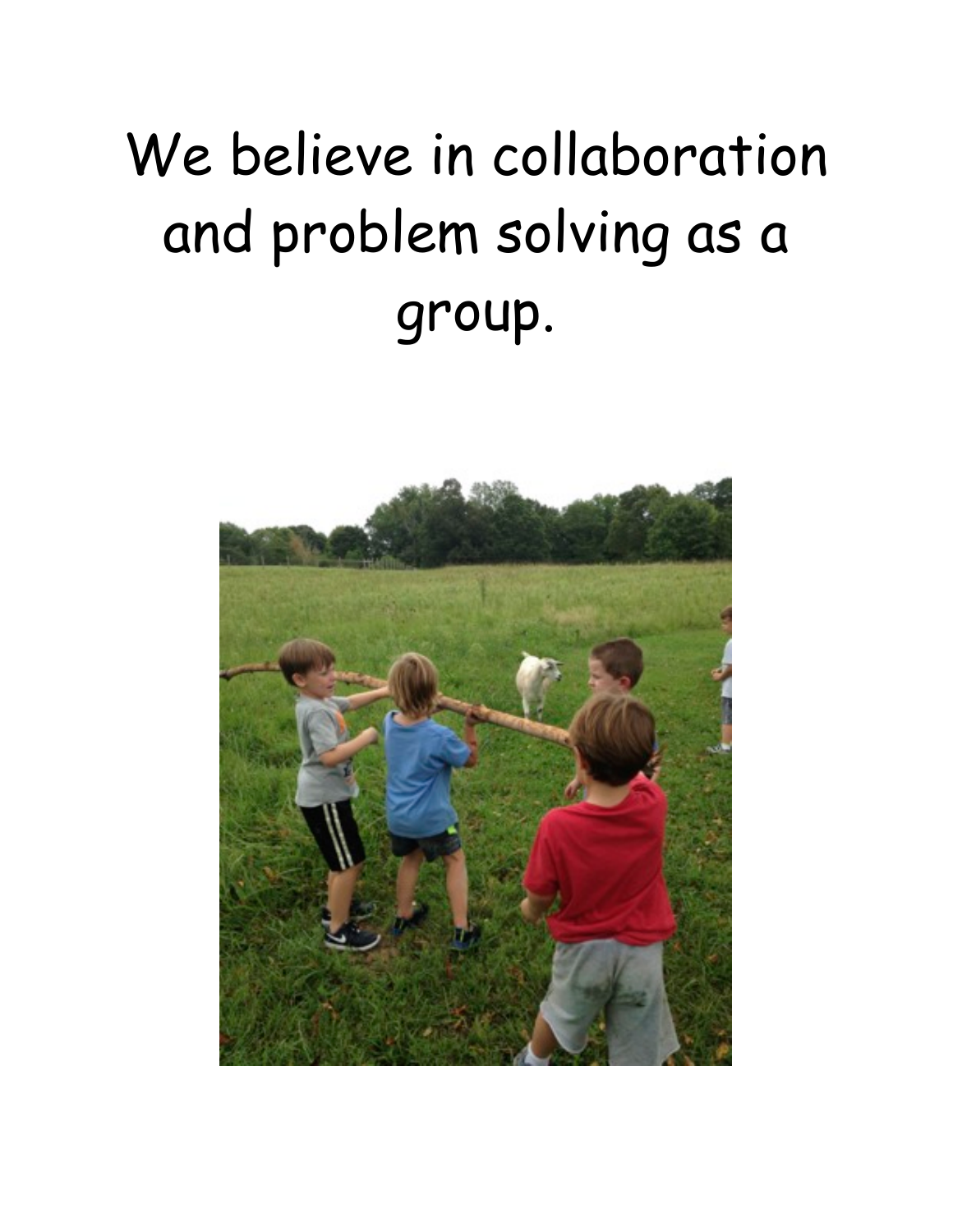### We believe that nature provides wonderful object lessons for life.

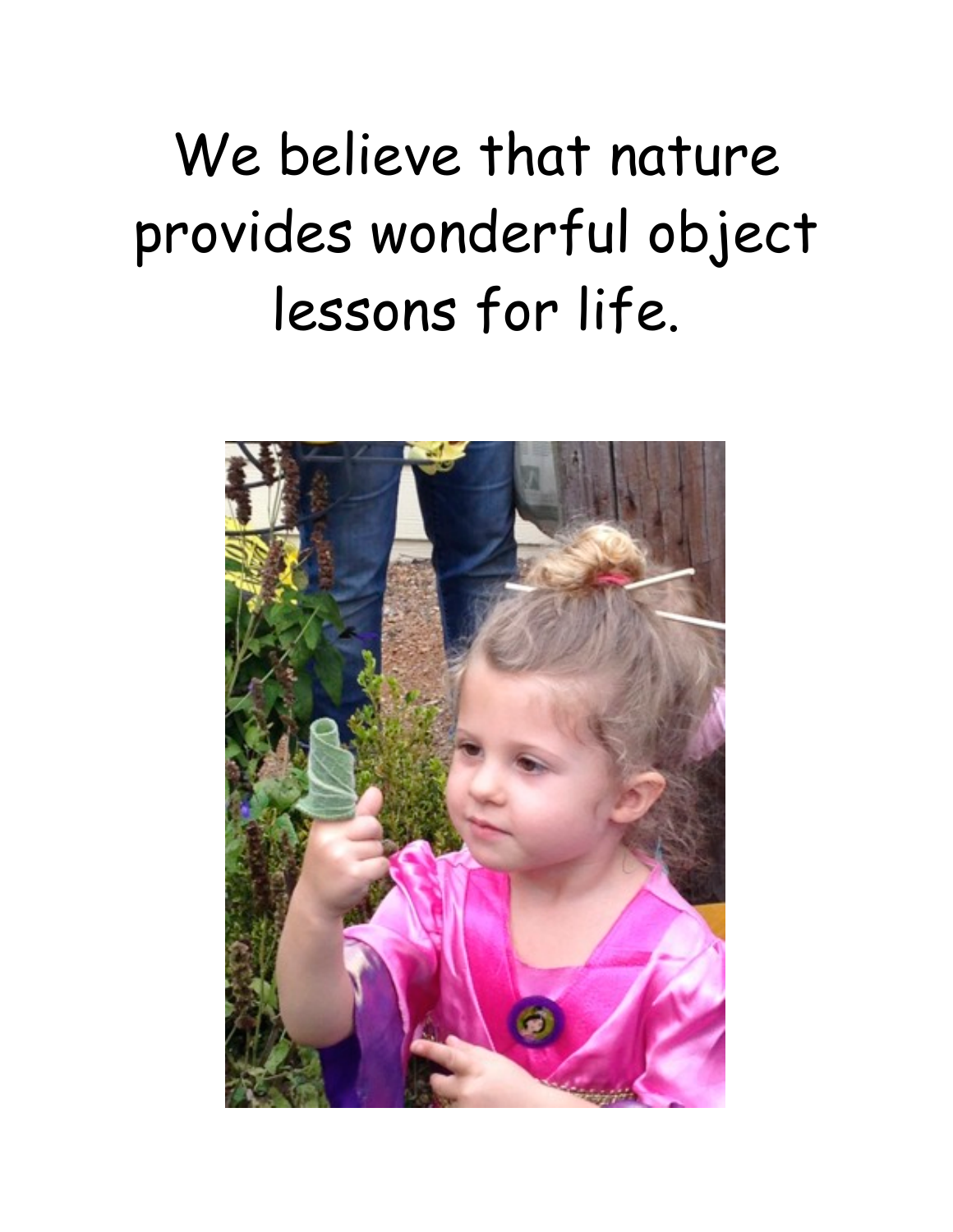# We believe that risk is necessary in helping children form boundaries and keep safe.

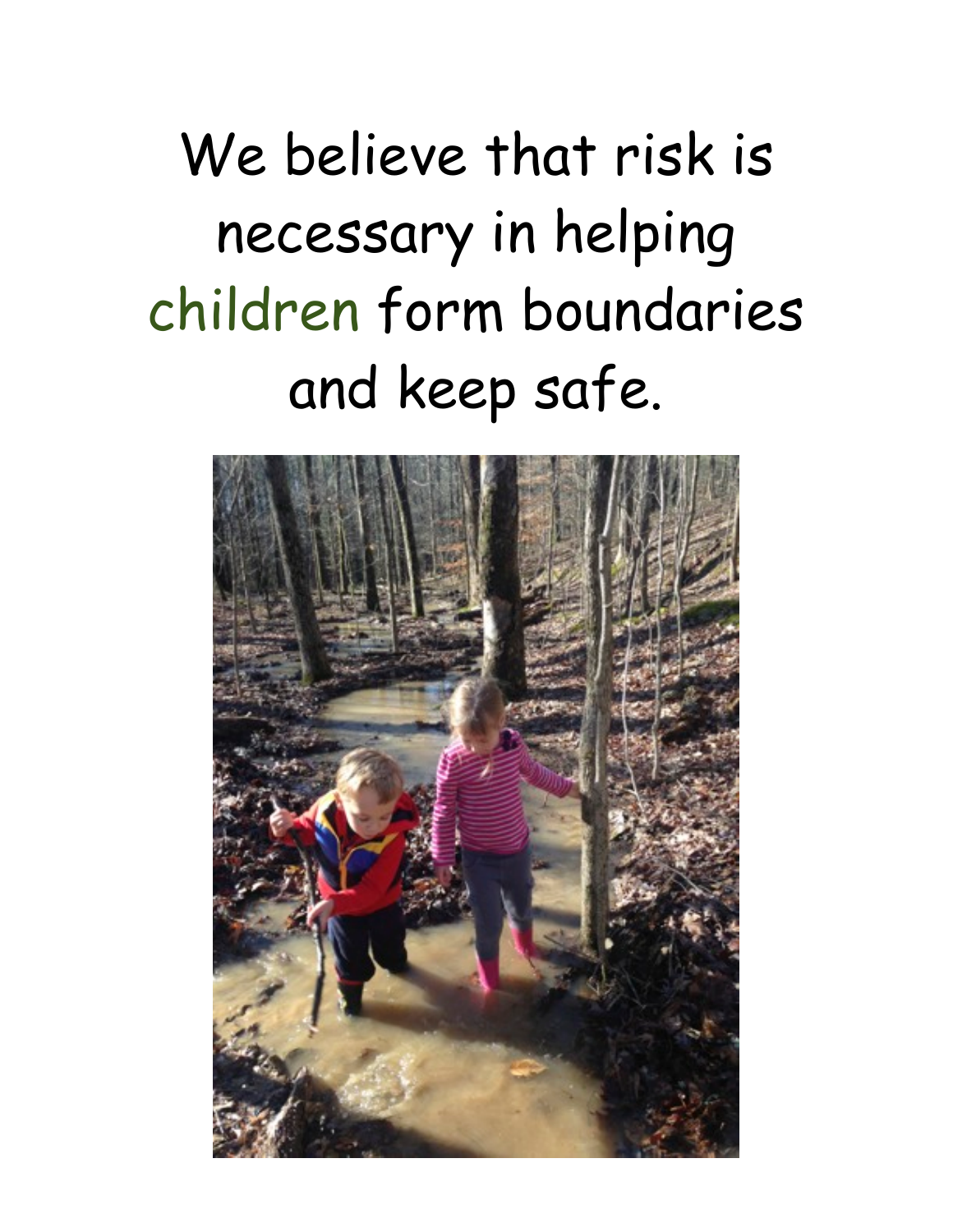#### We believe in helping children to become risk assessors.

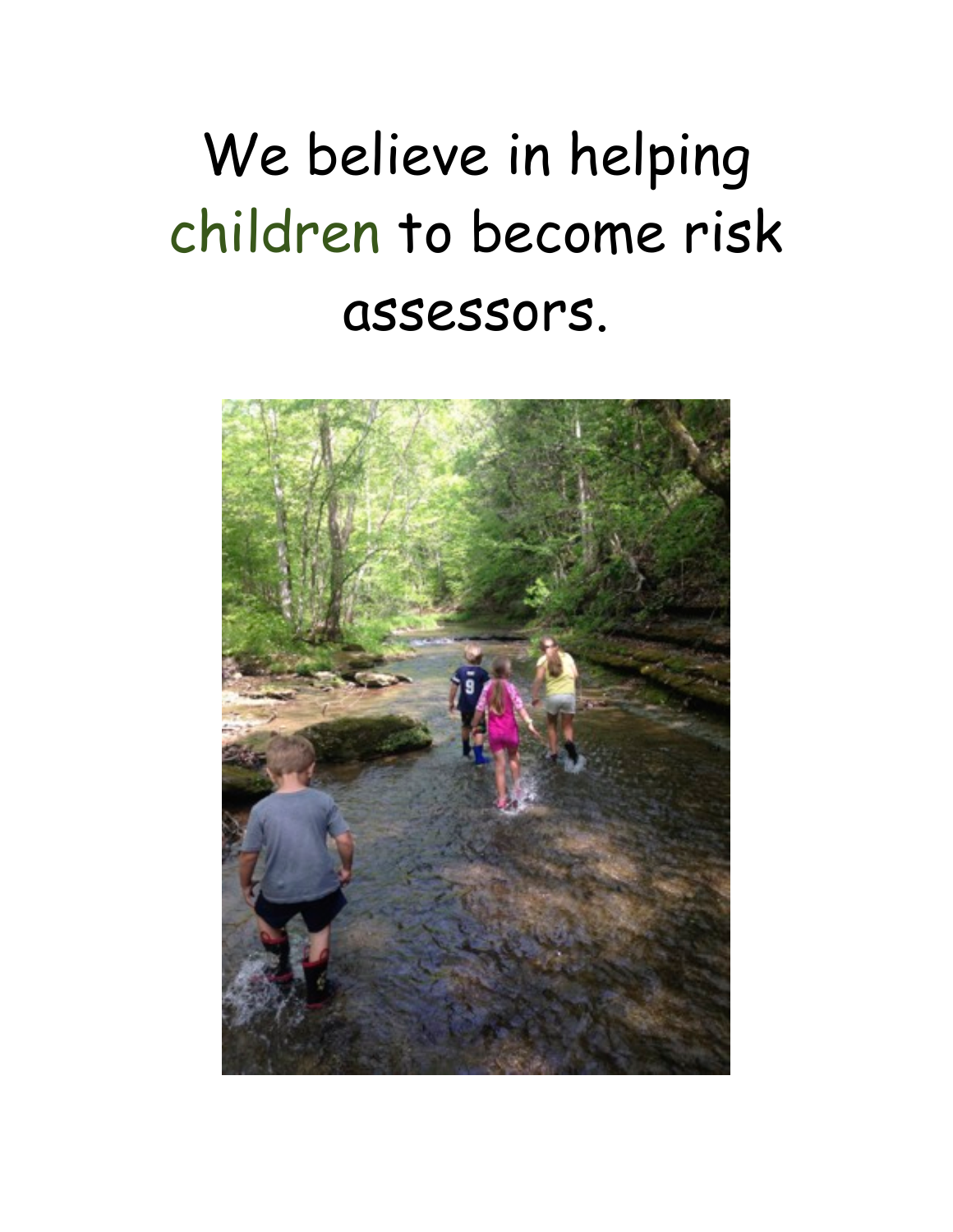## We believe in long stretches of purposeful play and exploration.

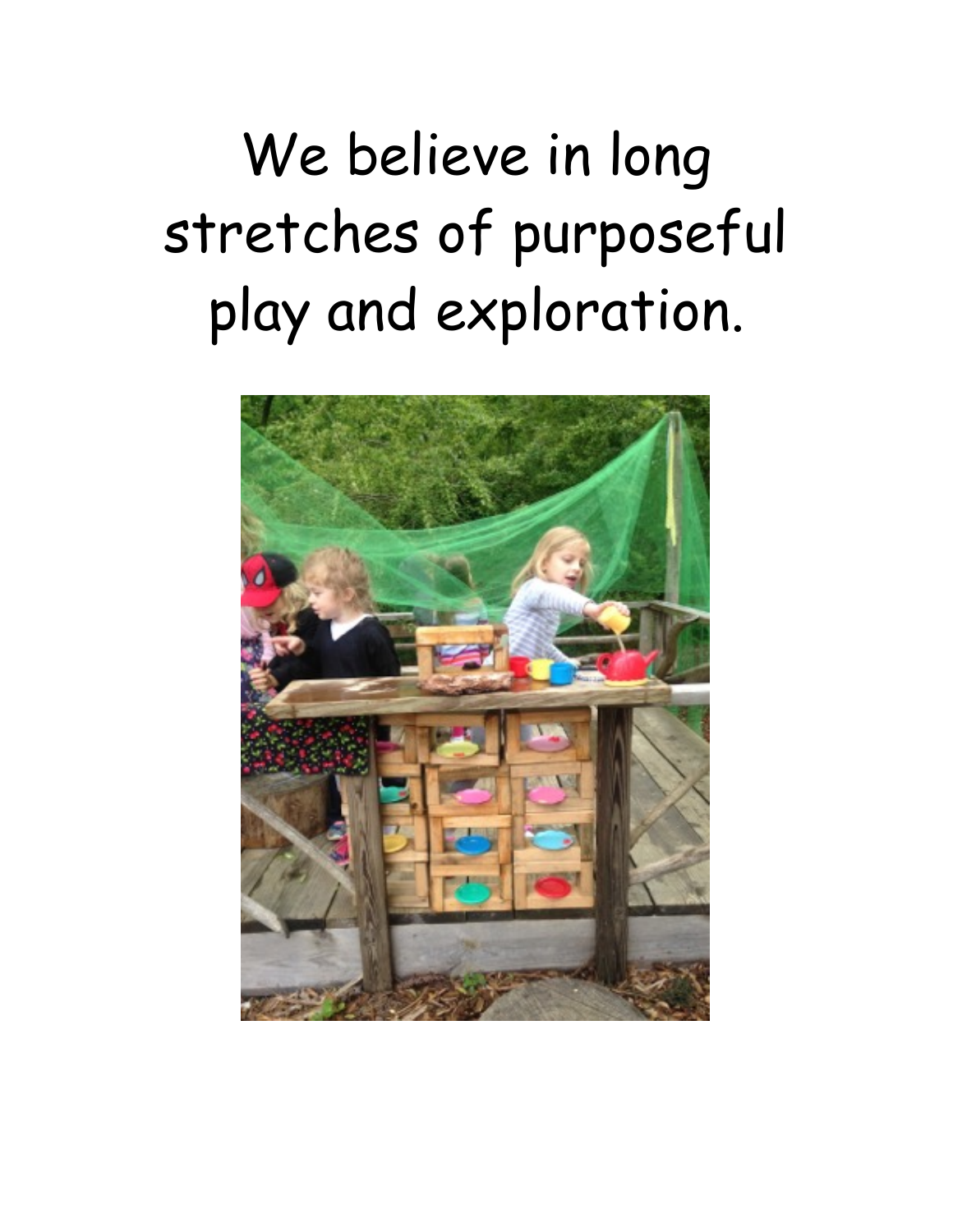# We believe that in order for a child to **take care of the earth**, he must first **love the earth**. Our job is



to put the child in sympathy with nature so that relationship can happen.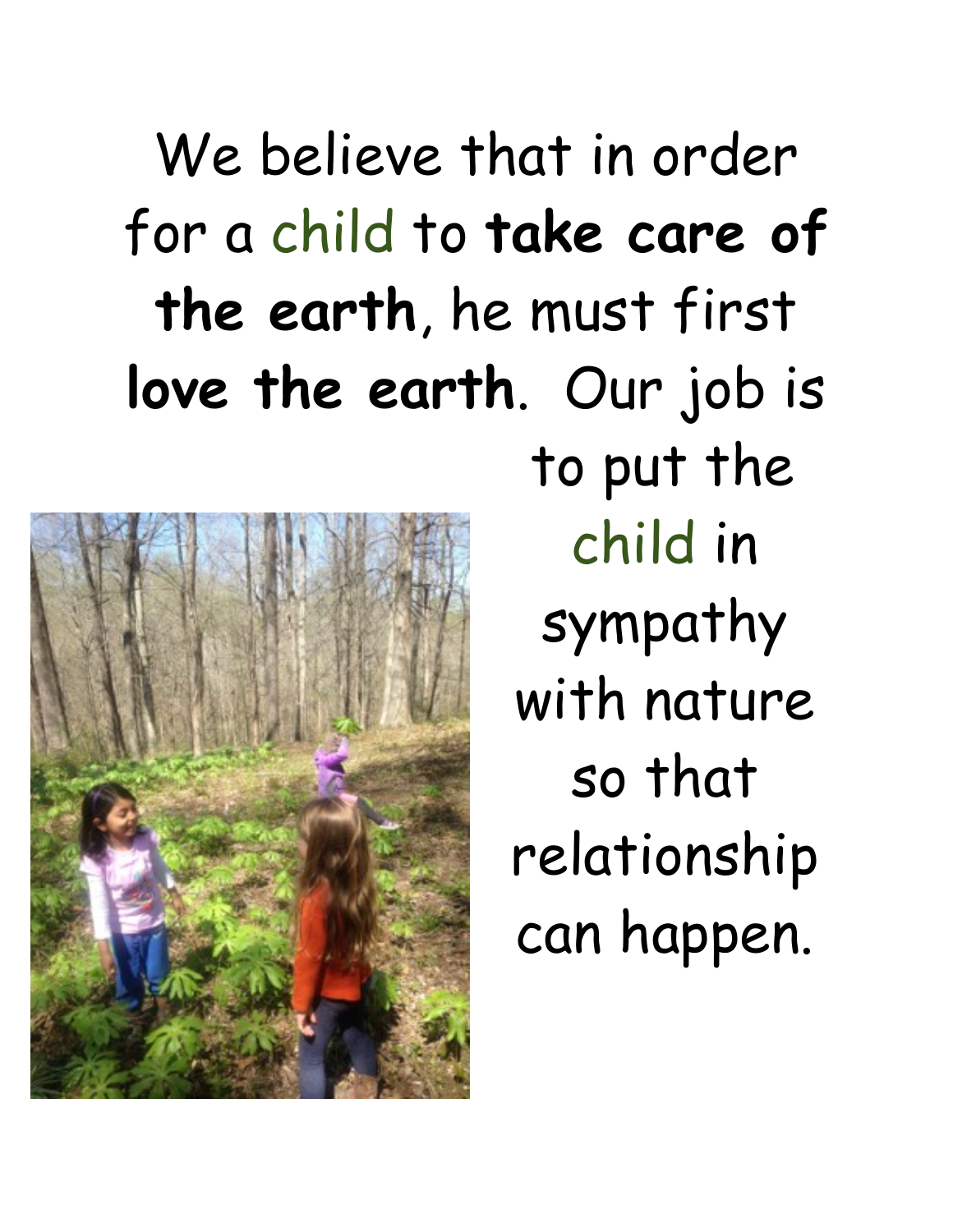We believe in a multi-age community of learners giving opportunities for service, compassion, modeling and growth.

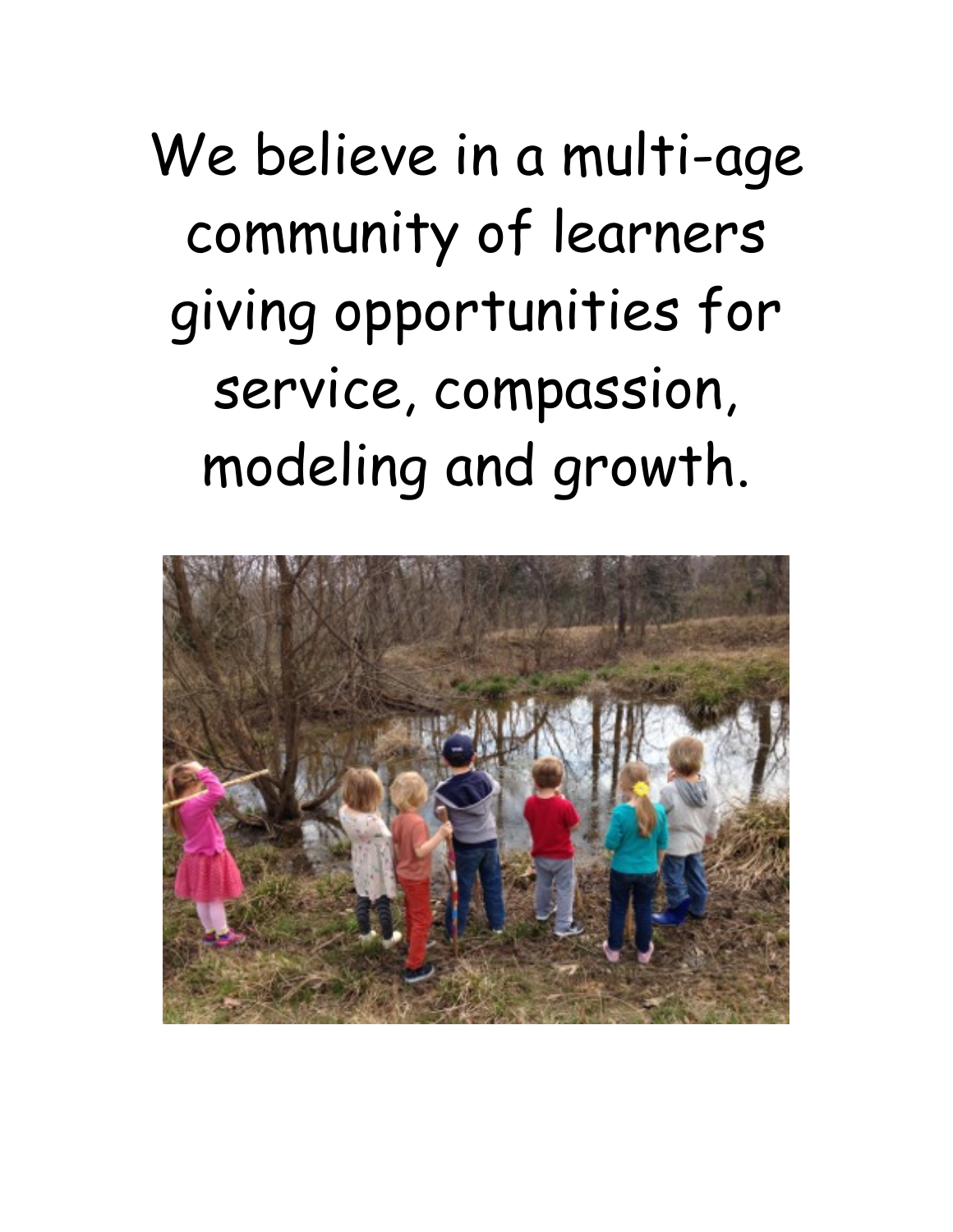

We believe that children are powerful learners, able to construct knowledge given **time**, **space**,

**inspiring materials** and **support**. We believe the natural world to be the most inspiring material.